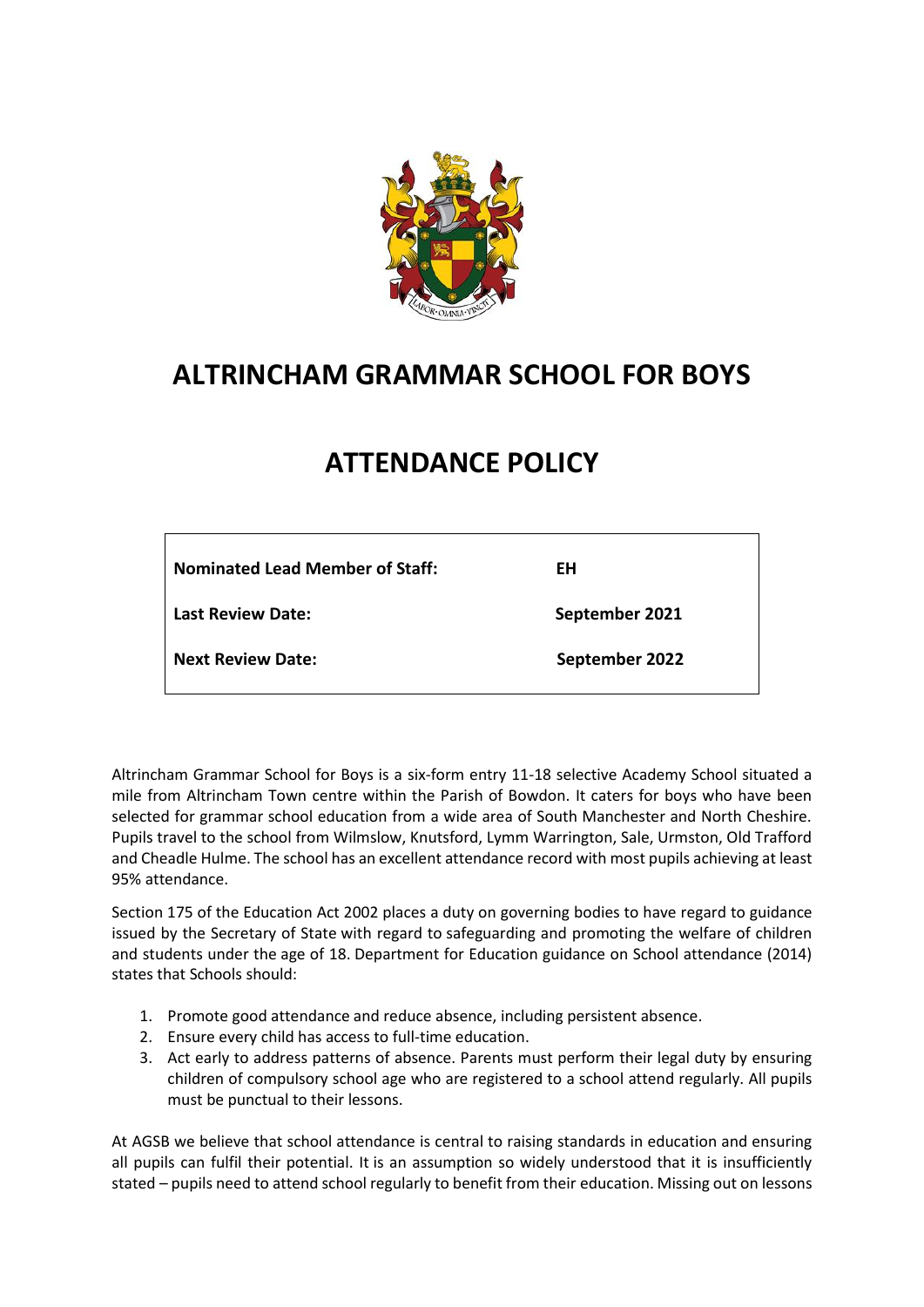leaves children vulnerable to falling behind. Children with poor attendance tend to achieve less. The school encourages pupils to maintain high standards of achievements by ensuring high levels of attendance and punctuality.

We are also aware that attendance is often the first indicator of an issue elsewhere, ie safeguarding, so keeping accurate records is a vital part of keeping children safe in education. A student who is absent for 10 consecutive school days, where it has not been possible to make contact with a parent/carer, will be reported as missing in education. Any absence of 2 consecutive school days without a satisfactory explanation of a child subject to a Child Protection Plan will be immediately referred to their social worker.

# **1. With regard to attendance the School aims to:**

1.1. Keep an accurate and up-to date record of attendance

1.2. Maintain the high attendance record and focus on individuals and groups with a view to improving attendance where appropriate

1.3. Take appropriate action after identifying causes of non-attendance

1.4. Inform parents of any issues regarding attendance and punctuality

1.5. Work closely with pupils who have been absent through long term illness or absence over a period of several separate days

1.6. Work closely with the Education Welfare Officer

1.7. Ensure consistency with recording of data and the application of this policy

1.8. The school should follow up any absences to:

- Ascertain the reason
- Ensure the proper safeguarding action is taken
- Identify whether the absence is approved or not and,
- Identify the correct code to use before entering it on to the school's electronic register, or management information system which is used to download data to the School Census. (For codes see Appendix 1)

#### **2. Procedures in School**

2.1. The Form Tutor

- The register is taken electronically each morning at 8.40am and the afternoon at 1.20pm at the beginning of lesson 4. In the event of a failure of the electronic system, a paper copy of the register must be taken and returned to Reception immediately.
- Form Tutors should remind pupils of the late registration procedures (see paragraph 5.4).
- Form Tutors should ensure all pupils understand the importance of regular and prompt attendance at school.
- Every lesson, a register is taken thus reducing the risk of students disappearing between lessons.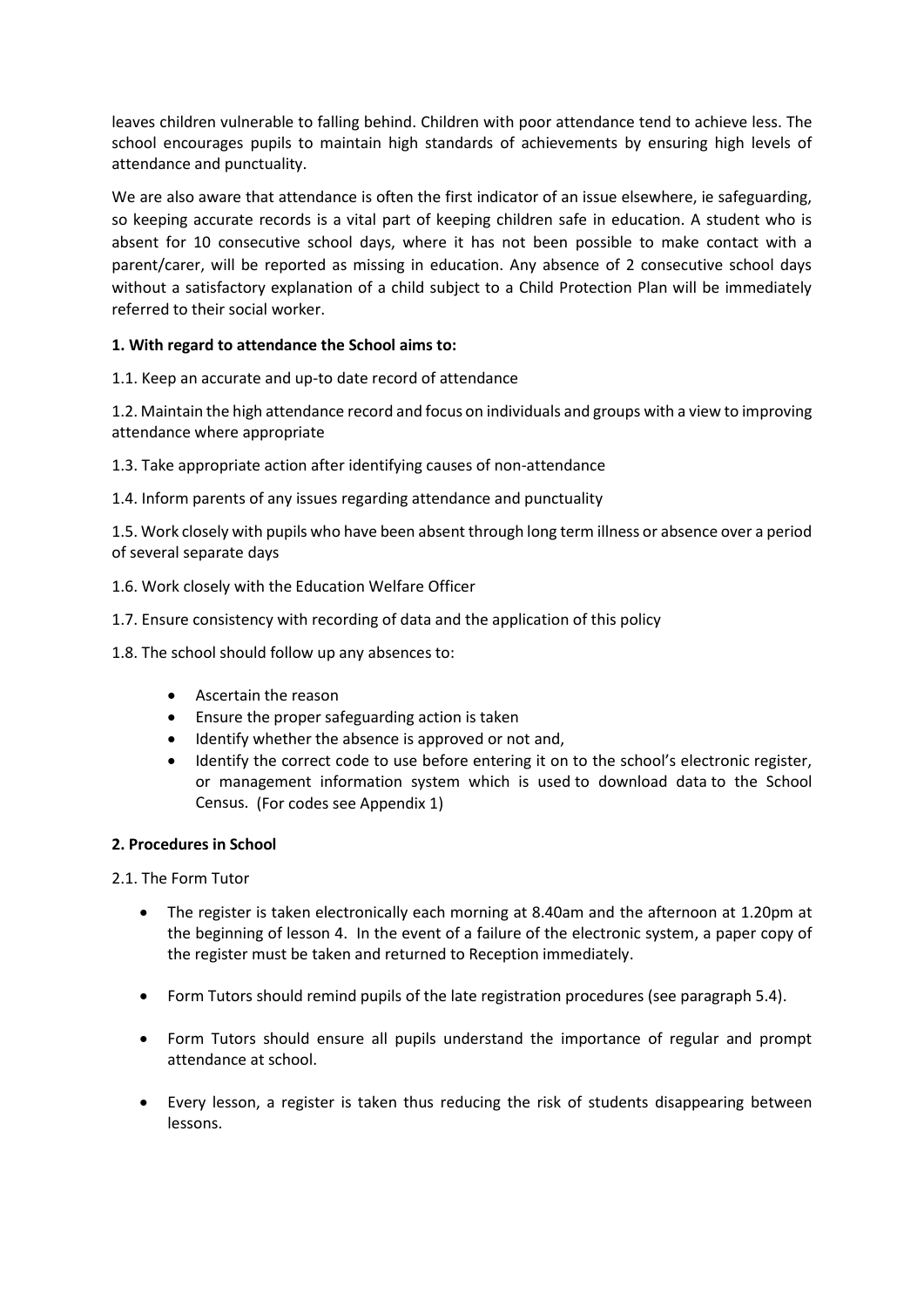- If the attendance or punctuality of a pupil in the Form is giving cause for concern, the Form Tutor or Attendance Administrator will notify the Head of Year.
- 2.2. Head of Year
	- The Attendance Administrator will produce a report each half  $-$  term showing all late marks and absences for the Head of Year.
	- If a pupil's attendance or punctuality record shows cause for concern the Head of Year will contact the pupil's parents or carer to inform them of these concerns.
	- Where appropriate the Head of Year will contact the parent or carer to arrange a meeting within school to discuss the pupil's attendance record.
	- The Head of Year is responsible for ensuring a programme of work is in place for any pupil returning to school after a prolonged absence. This may include discussions with the Special Educational Needs Co-ordinator.
- 2.3. Leadership Team
	- The Senior Leader with responsibility for attendance along with the Head of Year will decide, when appropriate, to arrange a meeting with the parents or carers of a pupil with poor attendance or punctuality, along with the Educational Welfare Officer if necessary.
	- At the meeting it will be explained to the parents or carers the effect the poor attendance/punctuality is having on the pupil's education and achievements.
	- Following this meeting the pupil's attendance will be closely monitored and if further concerns are raised the appropriate sanctions will be put in place

#### **3. Attendance Administrator**

3.1 The Attendance Administrator/Sixth Form Administrator will contact the parents or carer of any pupil who is absent from school without any notification by the first day of absence. A School Comms or Text message will be made home to alert the parent/carer to the absence from school by the latest 10.00 am. If no reply received a phone call home will be made

3.2. The Attendance Administrator/Sixth Form Administrator will keep records of these absences.

3.3. If a pupil's attendance drops to below 90% the Head of Year will be notified by the Attendance Administrator. A letter will be sent from the school to the parents or carer advising that the EWO will be monitoring the situation. In the event that attendance falls to below 85% a letter will be sent from school inviting the parents or carers into school for a meeting with the EWO and Deputy Head/Head of Year to explain the consequences and effects of such poor attendance. The EWO may also be asked to visit the pupil's home address. (In reality checks are made with home before 90% as regular attendance at the school runs around 98%)

3.4. If the pupil's attendance does not improve and in accordance with the Trafford guidelines on attendance, the Head teacher or EWO may commence formal legal proceedings which will start with the parents being issued with a penalty notice on behalf of Trafford Local Authority.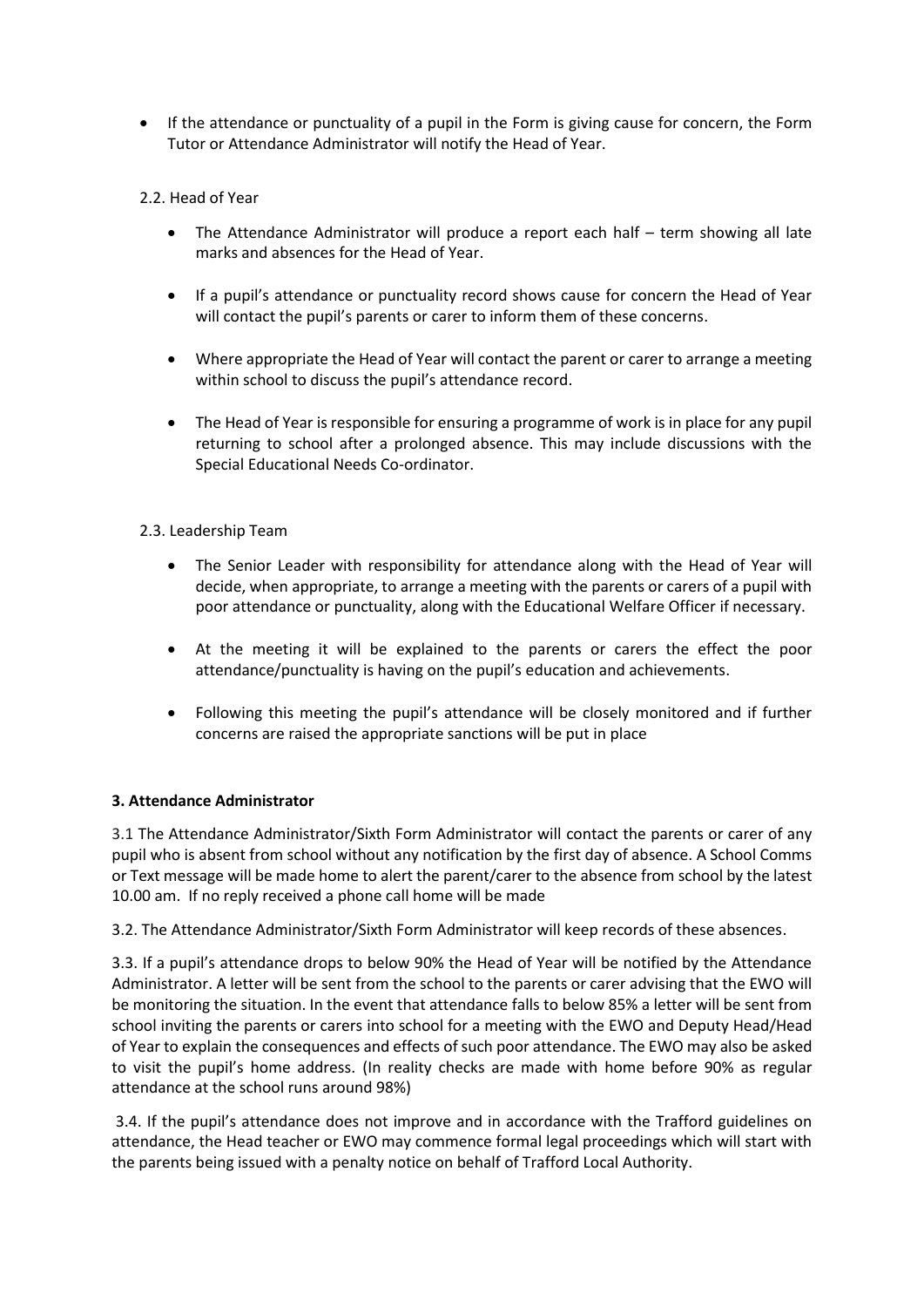3.5. If there continues to be no further improvement there may follow a prosecution by the EWO on behalf of the Local Authority.

3.6. Pupils (Years 7-11) who record five late marks in a half-term will attend a detention for half an hour. Parents/carers are always informed via letter of such a detention. A total of ten late marks in a half-term will result in a detention for 45 minutes. In the event of five further late marks in a half-term the pupil will receive an hour-long detention. In the event of any further late marks in the same halfterm a Saturday morning detention with the Head teacher will result. At this point home is contacted to discuss whether there are extenuating circumstances as to why their son is so often late for school. School always weeks to work in tandem with home to obtain the best possible educational outcomes in these instances.

In more serious circumstances of prolonged/abnormal absences the EWO will be asked to contact the parents. It is rare that 'children go missing from education' at the school, and where there have been concerns in the past, the circumstances have been exceptional e.g. in COVID, a student was isolating in Pakistan, unable to return to the UK. School was in contact with parents to establish the reason for the visit and were happy that it was legitimate. However, the Head of Year also kept a close eye on his attendance at the online lessons and was in email contact with the student.

# **4. Parental or Carer Responsibility**

The parent or carer will:

4.1. Ensure the pupil leaves for school on time each day.

4.2. In the case of illness, ring the school before 10.00am on the first morning to explain the reason for the pupil's absence.

4.3. On the pupil's return to school send a letter or email to the Form Tutor/Attendance Officer.

4.4. Provide a letter or email to the Form Tutor/Attendance Officer in advance advising of any medical or other appointments requiring the pupil to be absent or having to leave school during the school day.

4.5. Not take a pupil out of school during term time unless permission has been granted by the Head teacher.

4.6. Provide a written explanation for any pupil absence from school.

# **5. Pupil responsibilities**

A pupil is required to:

5.1. Arrive in their form room in time for registration at 8.40 am and 1.20 pm.

5.2. Arrive on time and to be prepared for all lessons.

5.3. Provide a written note to school upon their return if they have been absent.

5.4. To follow late procedure - a pupil must report to Reception and sign in giving a reason for lateness if they have missed either morning or afternoon registration.

5.5. Bring a letter of authorisation if they need to leave school before the end of the school day. The relevant Form Tutor should be informed and the pupil must sign out at Reception before leaving school.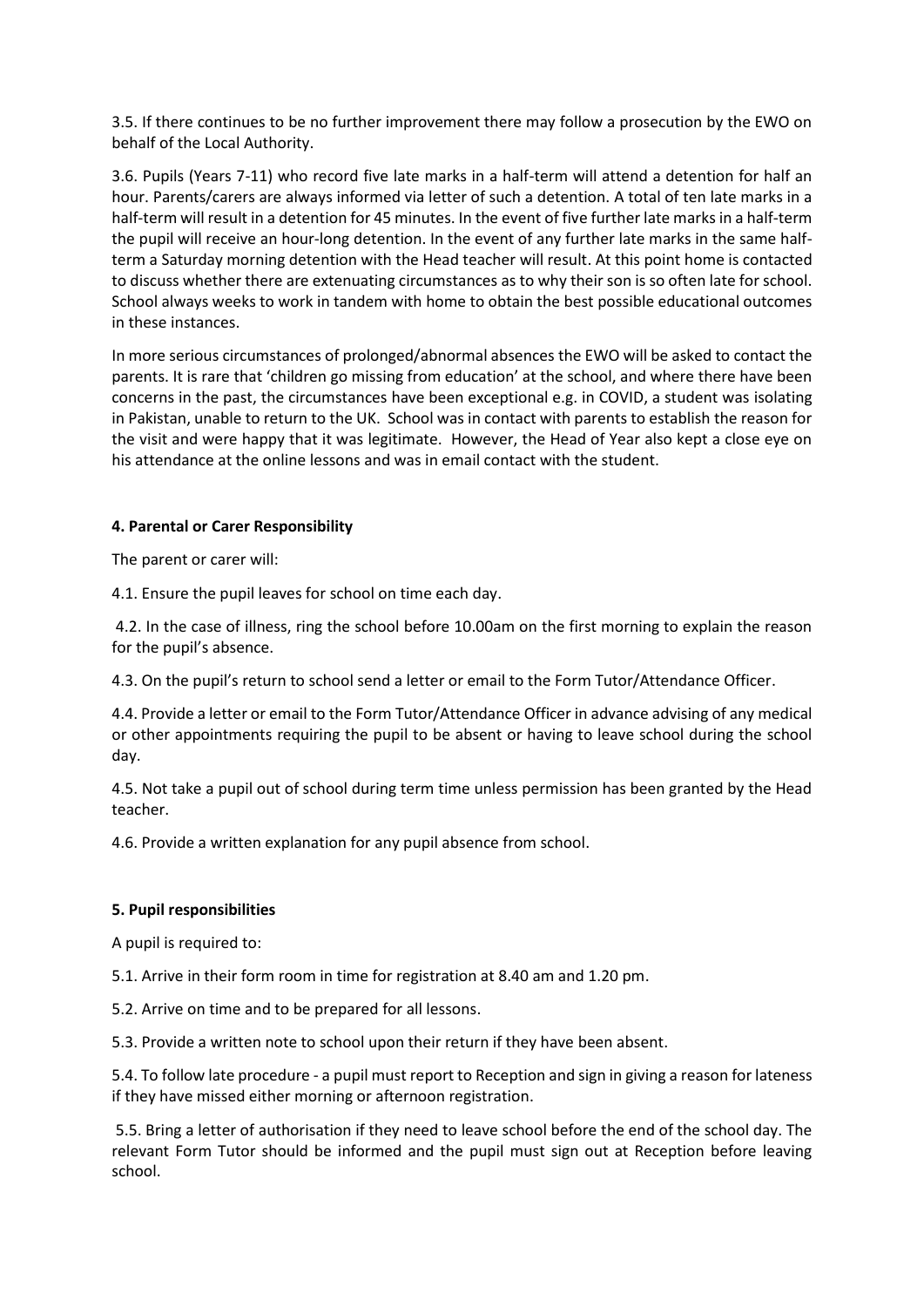#### **6. Special Leave Requests**

6.1. The Head Master will consider all requests for a pupil to be allowed time off during the school term. The granting of holidays during term time is entirely the Head teachers' decision and is not a parental right.

6.2. Special leave is always at the Head Master' discretion and the parents or carers will be notified of the decision.

6.3. Parents must write in to the Head Master to request leave of absence giving at least 4 weeks' notice prior to the absence.

6.4. In the case of a bereavement, the 4 weeks' notice will not apply and the Head Master will usually grant one day's absence to attend the funeral; however, each case will be considered according to individual circumstances.

6.5. When a request has been refused, any absence still taken during that time will be marked as unauthorised.

6.6. If a pupil is still absent from school after a request for absence has been refused the Head Master or EWO may issue the parent or carer with a Penalty Notice.

6.7. If a pupil is absent for the two days either before or after a school holiday the school may ask for evidence of the illness and/or in certain situations may request the EWO to visit the home address.

7. Conclusion The issue of attendance and punctuality is given high priority by the school and staff and pupils are made aware of this. Parents can access their son's attendance and punctuality record by checking the School Comms on-line facility for up to date information.

# **Appendix 1 Absence and Attendance Codes**

The national codes enable schools to record and monitor attendance and absence in a consistent way which complies with the regulations. They are also used for collecting statistics through the School Census System. The data helps schools, local authorities and the Government to gain a greater understanding of the level of, and the reasons for, absence. The codes are:

#### **Present at School**

Pupils must not be marked present if they were not in school during registration. If a pupil were to leave the school premises after registration they would still be counted as present for statistical purposes.

Registration Code / \: Present in school / = am \ = pm Present in school during registration.

# **Code L: Late arrival before the register has closed**

The Register is kept open for 5 minutes after the start of registration before a pupil is marked as late/absent. A pupil arriving after the register has closed should be marked absent with **code U**, or with another absence code if that is more appropriate i.e. **code L** for late.

#### **Present at an Approved Off-Site Educational Activity**

An approved educational activity is where a pupil is taking part in supervised educational activity such as field trips, educational visits, work experience or alternative provision. Pupils can only be recorded as receiving off-site educational activity if the activity meets the requirements prescribed in regulation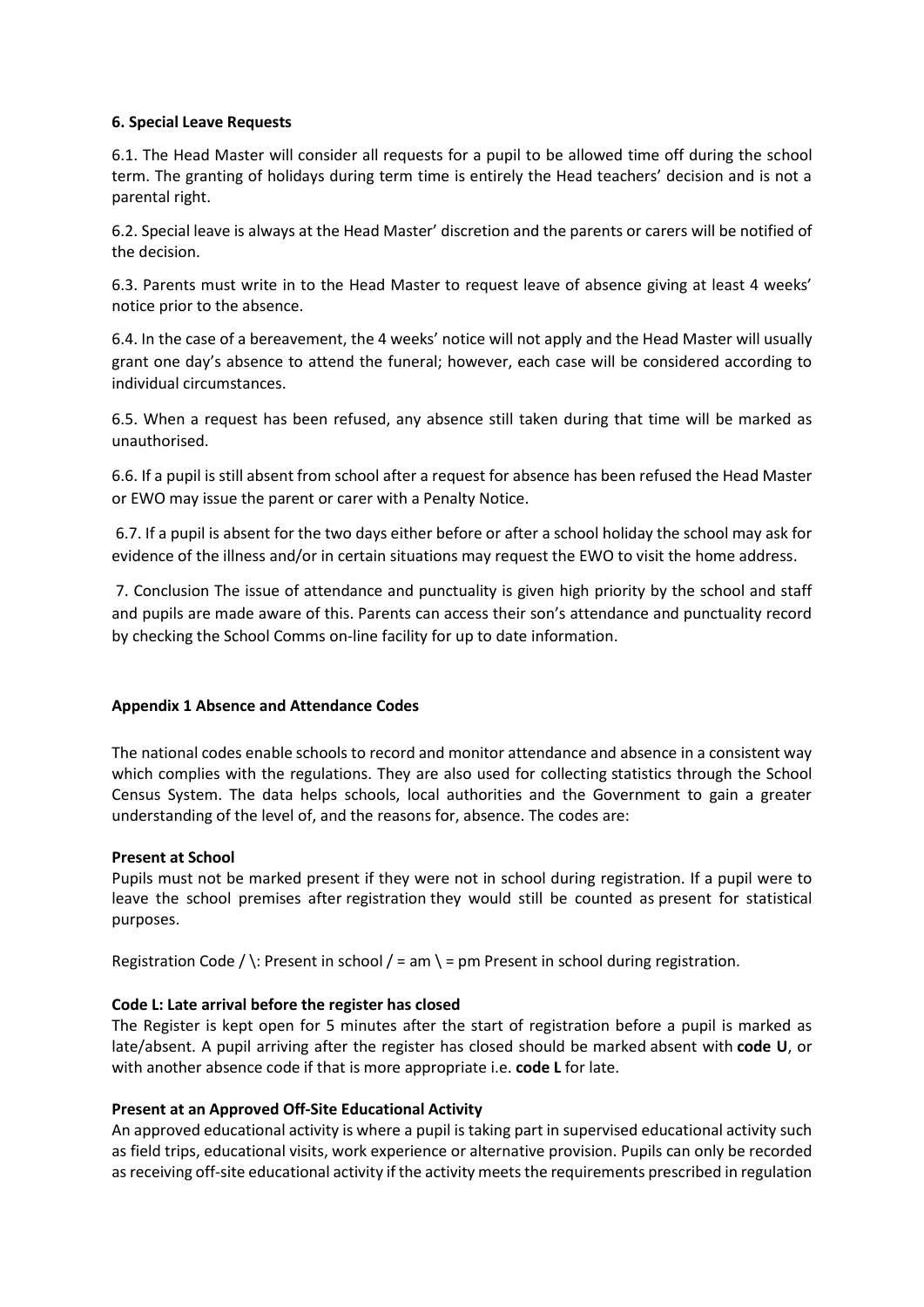6(4) of the Education (Pupil Registration) (England) Regulations 2006. The activity must be of an educational nature approved by the school and supervised by someone authorised by the school. The activity must take place during the session for which the mark is recorded.

# **Attendance codes for when pupils are present at approved off-site educational activity are as follows:**

**Code B:** Off-site educational activity This code is used when pupils are present at an off-site educational activity that has been approved by the school. Ultimately schools are responsible for the safeguarding and welfare of pupils educated off-site. Therefore, by using code B, schools are certifying that the education is supervised and measures have been taken to safeguard pupils. This code is not used for any unsupervised educational activity or where a pupil is at home doing school work. Schools should ensure that they have in place arrangements whereby the provider of the alternative activity notifies the school of any absences by individual pupils. The school records the pupil's absence using the relevant absence code.

## **Code D: Dual Registered - at another educational establishment**

This code is not counted as a possible attendance in the School Census. The law allows for dual registration of pupils at more than one school. This code is used to indicate that the pupil was not expected to attend the session in question because they were scheduled to attend the other school at which they are registered. The main examples of dual registration are pupils who are attending a pupil referral unit, a hospital school or a special school on a temporary basis. It is also used when the pupil is known to be registered at another school during the session in question. Each school should only record the pupil's attendance and absence for those sessions that the pupil is scheduled to attend their school. Schools should ensure that they have in place arrangements whereby all unexplained and unexpected absence is followed up in a timely manner.

# **Code J**: **At an interview with prospective employers, or another educational establishment**

This code is used to record time spent in interviews with prospective employers or another educational establishment. School should be satisfied that the interview is linked to employment prospects, further education or transfer to another educational establishment.

# **Code P: Participating in a supervised sporting activity**

This code is used to record the sessions when a pupil is taking part in a sporting activity that has been approved by the school and supervised by someone authorised by the School.

#### **Code V:**

Educational visit or trip This code should be used for attendance at an organised trip or visit, including residential trips organised by the school, or attendance at a supervised trip of a strictly educational nature arranged by an organisation approved by the School.

#### **Code W:**

Work experience Work experience is for pupils in the final two years of compulsory education. Schools should ensure that they have in place arrangements whereby the work experience 12 placement provider notifies the school of any absences by individual pupils. Any absence should be recorded using the relevant code. Authorised Absence from School Authorised absence' means that the school has either given approval in advance for a pupil of compulsory school age to be away, or has accepted an explanation offered afterwards as justification for absence. Absence codes when pupils are not present in school are as follows: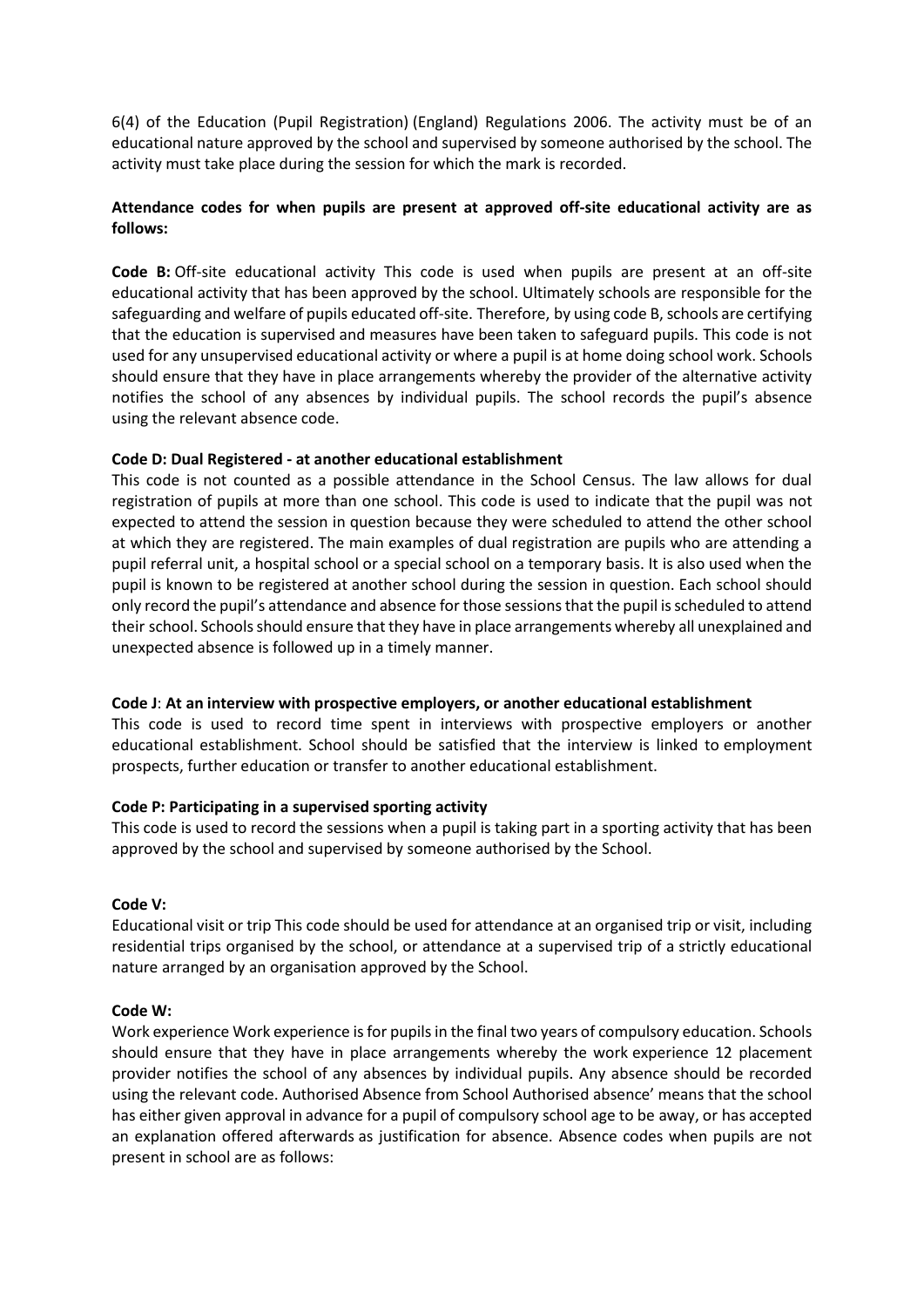#### **Code C:**

Leave of absence authorised by the school Only exceptional circumstances warrant an authorised leave of absence. Schools should consider each application individually taking into account the specific facts and circumstances and relevant background context behind the request.

#### **Code E:**

Excluded but no alternative provision made If no alternative provision is made for a pupil to continue their education whilst they are excluded but still on the admission register, they should be marked absent in the attendance register using Code E. Alternative provision must be arranged for each excluded pupil from the sixth consecutive day of any fixed period or permanent exclusion. Where alternative provision is made they should be marked using the appropriate attendance code.

#### **Code H:**

Holiday authorised by the school Head teachers should not grant leave of absence unless there are exceptional circumstances. The application must be made in advance and the head teacher must be satisfied that there are exceptional circumstances based on the individual facts and circumstances of the case which warrant the leave. Where a leave of absence is granted, the head teacher will determine the number of days a pupil can be away from school. A leave of absence is granted entirely at the head teacher's discretion.

#### **Code I: Illness (not medical or dental appointments)**

Schools should advise parents to notify them on the first day the child is unable to attend due to illness. Schools should authorise absences due to illness unless they have genuine cause for concern about the veracity of an illness. If the authenticity of illness is in doubt, schools can request parents to provide medical evidence to support illness. Schools can record the absence as unauthorised if not satisfied of the authenticity of the illness but should advise parents of their intention. Schools are advised not to request medical evidence unnecessarily. Medical evidence can take the form of prescriptions, appointment cards, etc. rather than doctors' notes.

#### **Code M: Medical or dental appointments**

Missing registration for a medical or dental appointment is counted as an authorised absence. Schools should, however, encourage parents to make appointments out of school hours. Where this is not possible, the pupil should only be out of school for the minimum amount of time necessary for the appointment.

#### **Code R: Religious observance**

Schools must treat absence as authorised when it is due to religious observance. The day must be exclusively set apart for religious observance by the religious body to which the parents belong. Where necessary, schools should seek advice from the parents' religious body about whether it has set the day apart for religious observance.

#### **Code S: Study leave**

Schools must record study leave as authorised absence. Study leave should be used sparingly and only granted to Year 11 pupils during public examinations. Provision should still be made available for those pupils who want to continue to come into school to revise.

#### **Unauthorised Absence from School**

Unauthorised absence is where a school is not satisfied with the reasons given for the absence. Absence codes are as follows: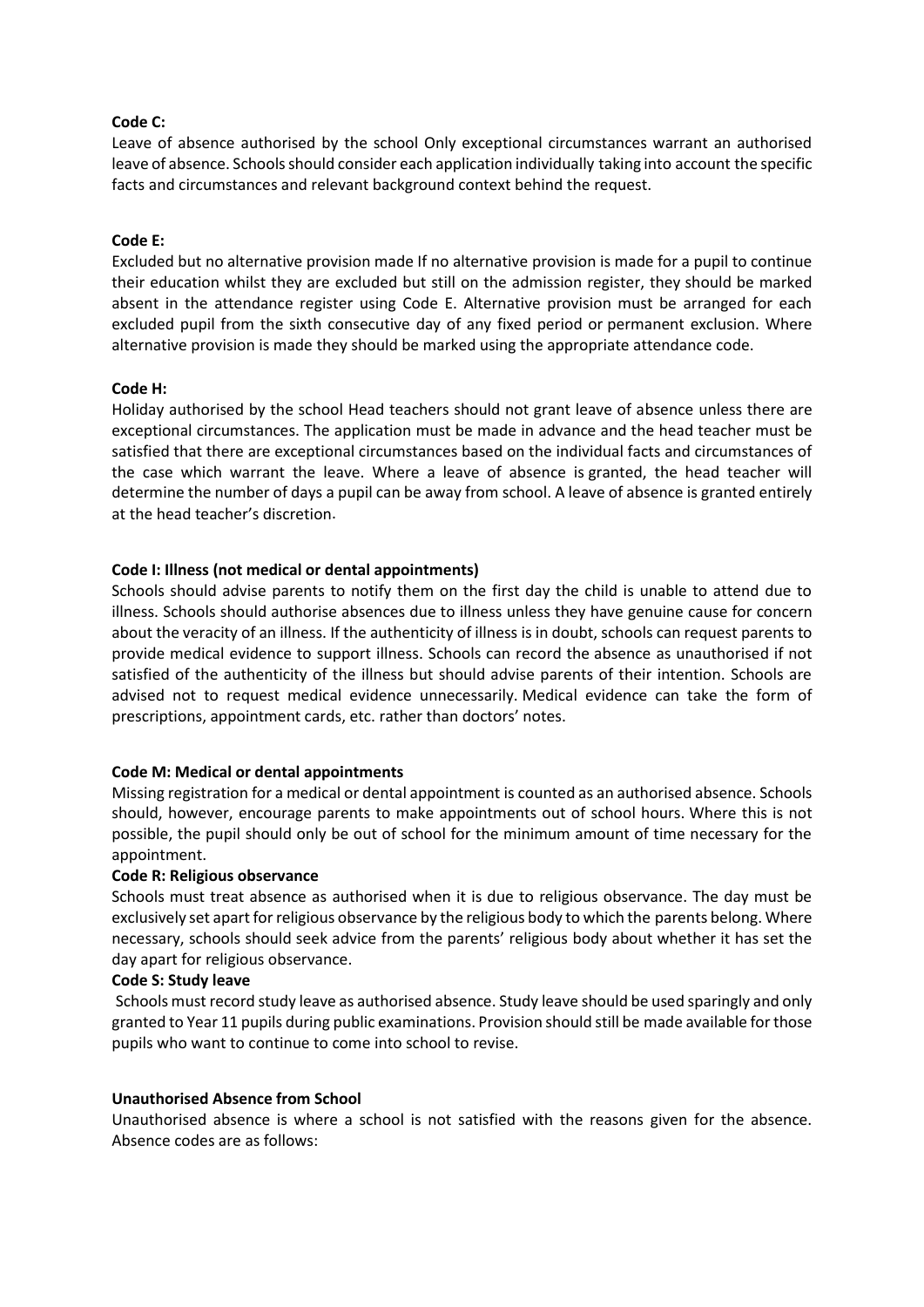# **Code G: Holiday not authorised by the school or in excess of the period determined by the head teacher.**

If the school does not authorise a leave of absence for the purpose of a holiday but the parents still take the child out of school, or the child is kept away for longer than was agreed, the absence will be unauthorised. The regulations do not allow schools to give retrospective approval. If the parents did not apply for leave of absence in advance, the absence must be recorded as unauthorised.

## **Code N: Reason for absence not yet provided**

Schools should follow up all unexplained and unexpected absences in a timely manner. Every effort should be made to establish the reason for a pupil's absence. When the reason for the pupil's absence has been established the register should be amended. This code should not be left on a pupil's attendance record indefinitely; if no reason for absence is provided after a reasonable amount of time it should be replaced with code O (absent from school without authorisation).

## **Code O: Absent from school without authorisation**

If the school is not satisfied with the reason given for absence they should record it as unauthorised.

## **Code U: Arrived in school after registration closed**

Schools should actively discourage late arrival, be alert to patterns of late arrival and seek an explanation from the parent. Not attending in circumstances relating to coronavirus (COVID-19) For the school year 2020 to 2021, a new category has been added to record instances when a pupil is 'not attending in circumstances relating to coronavirus (COVID-19)'. code X.

**Code X: not attending in circumstances relating to coronavirus (COVID-19)** (This code is not counted as an absence in the school census).

This code is used to record sessions where the pupil's travel to or presence at school would conflict with:

- guidance relating to the incidence or transmission of coronavirus (COVID-19) from Public Health England or the Department of Health and Social Care or
- any legislation (or instruments such as statutory directions) relating to the incidence or transmission of coronavirus (COVID-19).

**Administrative Codes** The following codes are not counted as a possible attendance in the School Census.

#### **Code X: Not required to be in school**

This code is used to record sessions that non-compulsory school age children are not expected to attend.

#### **Code Y: Unable to attend due to exceptional circumstances**

This code can be used where a pupil is unable to attend because:

- The school site, or part of it, is closed due to an unavoidable cause; or
- The transport provided by the school or a local authority is not available and where the pupil's home is not within walking distance; or
- A local or national emergency has resulted in widespread disruption to travel which has prevented the pupil from attending school. This code can also be used where a pupil is unable to attend because: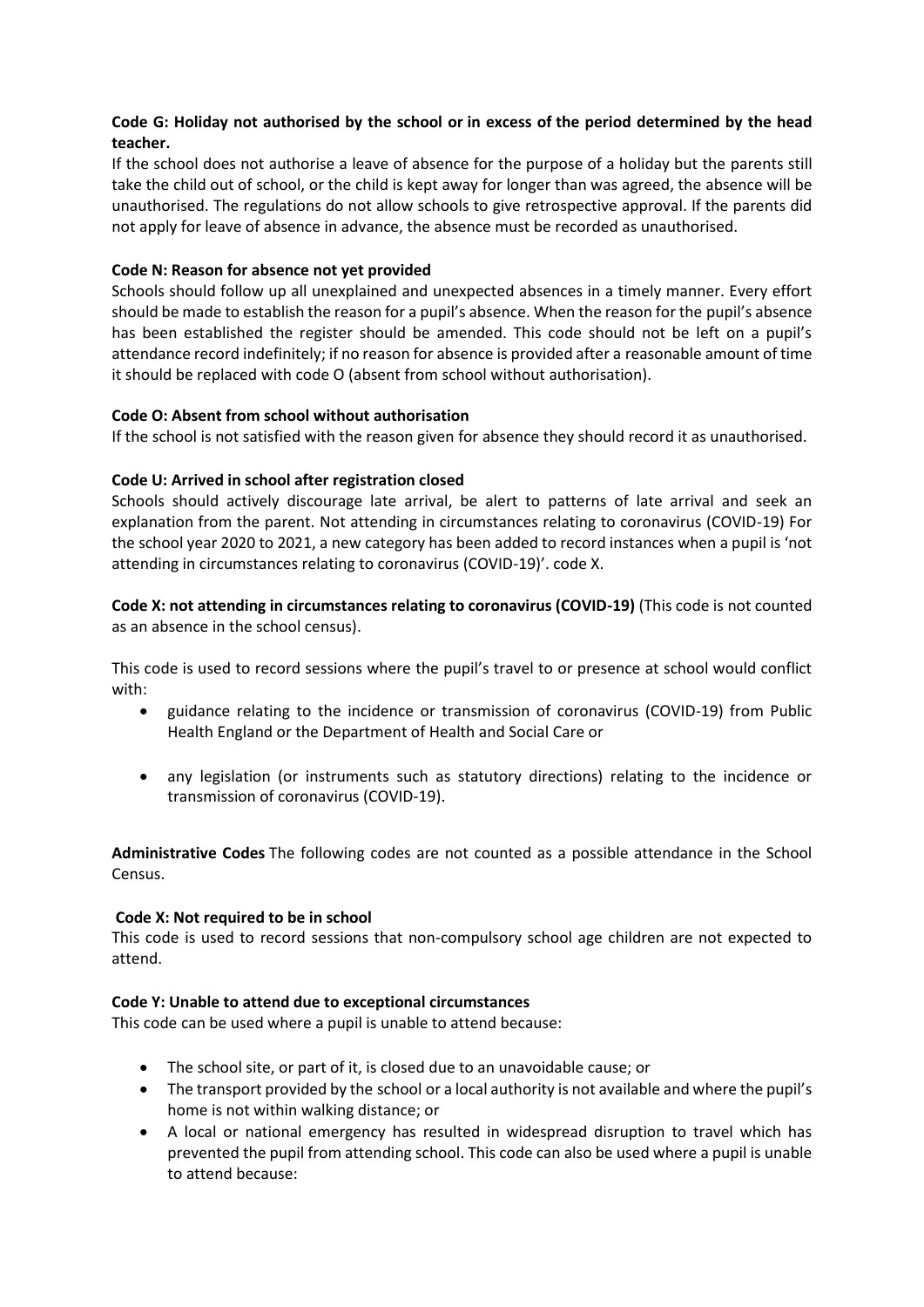• The pupil is in custody; detained for a period of less than four months. If the school has evidence from the place of custody that the pupil is attending educational activities then they can record those sessions as **code B** (present at approved educational activity). This code is collected in the School Census for statistical purposes.

#### **Code Z: Pupil not on admission register**

This code is available to enable schools to set up registers in advance of pupils joining the school to ease administration burdens. Schools must put pupils on the admission register from the first day that the school has agreed, or been notified, that the pupil will attend the school.

## **Code #: Planned whole or partial school closure**

This code should be used for whole or partial school closures that are known or planned in advance such as: between terms; half terms; occasional days (for example, bank holidays); weekends (where it is required by the management information system); up to five non-educational days to be used for curriculum planning/training; and use of schools as polling stations.

## **Different Term Dates for Different Pupils**

Schools and local authorities can agree to set different term dates for different year groups – e.g. for 'staggered starts' or 'induction days'. **Code #** can be used to record the year group(s) that is not due to attend. This is only acceptable where the school ensures that those pupils not attending on that day are still offered a full education over the school year.

Y11 & Y13 pupils granted study leave should be marked on the attendance register as authorised absence using code S. No other attendance code is suitable for the purpose of study leave.

Y11 pupils who are 16 years old are of compulsory school age (up to the last Friday in June) and must be marked on the attendance register accordingly.

# **Appendix 2 COVID Arrangements**

The below appears on the Attendance Policy

Interim attendance procedures in the event of further Covid-19 lockdowns for students in Year 7 to 13:

- All pupils are expected to attend all on-line lessons and will be registered by their subject teachers.
- Attendance to lessons will be carefully monitored and non-attendance will be followed up.
- If a pupil is being tested or isolating, then parents must inform school as soon as possible.
- If a pupil cannot attend a lesson then parents/carers must inform the school, preferably before or on the day of absence.
- If a place has been requested to attend the in-school provision during Lockdown but for whatever reason the student does not intend to take up this place on a daily/weekly basis,